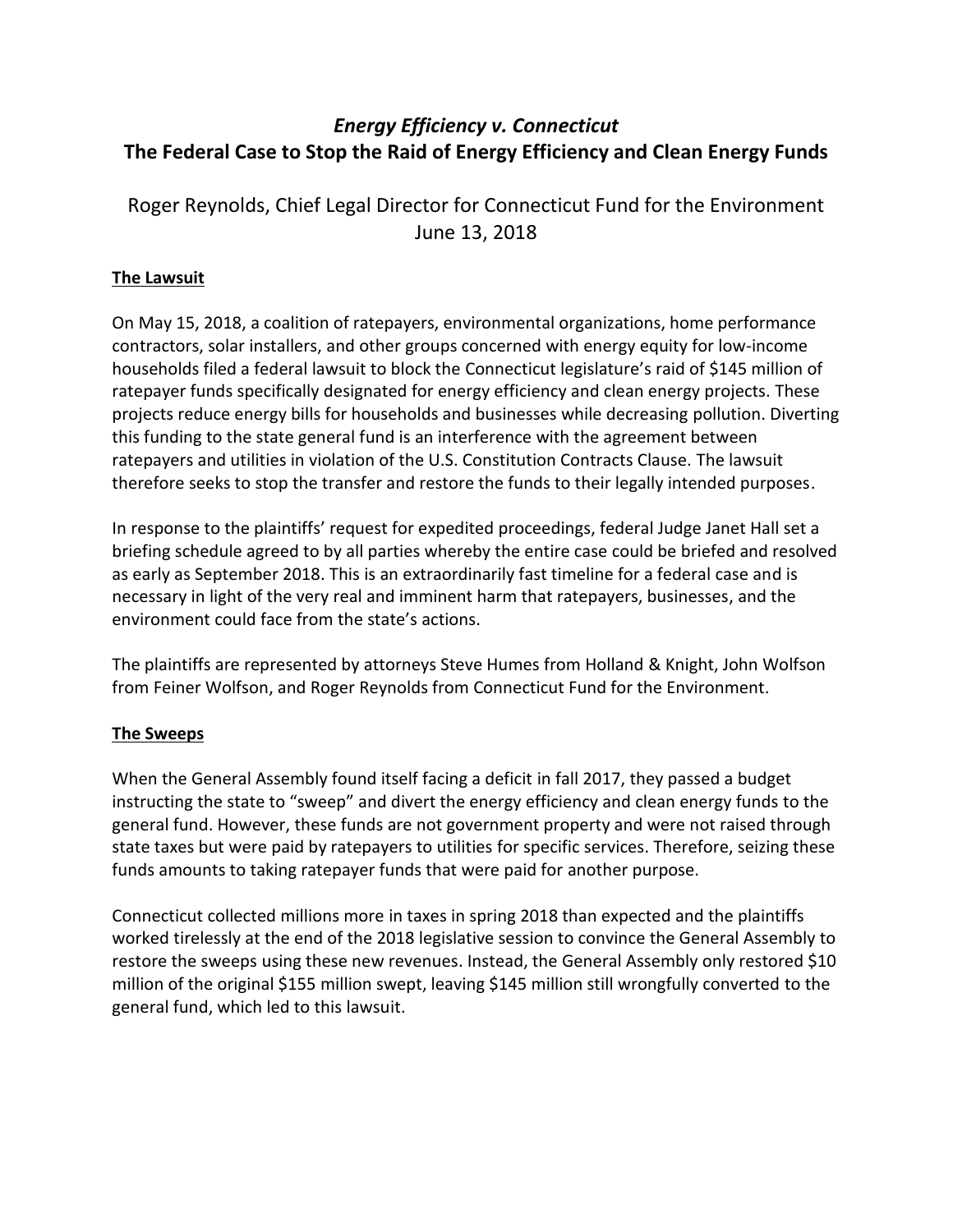### **The Parties**

The two lead plaintiffs are:

- (1) Leticia Colon de Mejias, the founder and CEO of Energy Efficiency Solutions, which offers energy reduction strategies and counsels consumers and communities on renewable energy options and return on investment; and
- (2) Connecticut Fund for the Environment, an environmental advocacy organization that represents ratepayer members who paid the energy efficiency and clean energy funds fully expecting the funds would be used to reduce their energy bills and improve the environment in their neighborhoods.

Other plaintiffs are Fight the Hike, Best Home Performance of CT, LLC, Connecticut Citizen Action Group, New England Smart Energy Group, LLC, CT Weatherproof Insulation, LLC, Steven C. Osuch, Energy ESC, LLC, Jonathan Casiano, and Bright Solutions, LLC. These individuals and organizations are all ratepayers and either energy performance and solar contractors, or advocacy organizations impacted by the raid.

#### **The Suit and Response**

The plaintiffs are asking the court to block the governor, treasurer and comptroller from unlawfully seizing these ratepayer funds, held and managed by Connecticut's electric distribution utilities, and to return the funds to be used for their lawful purpose.

In response to the lawsuit, Governor Malloy, the chief named defendant, actually issued a statement opposing the raids:

This should come as a surprise to no one. I have long maintained that these shortsighted sweeps would increase energy costs for consumers and businesses and cause untold harm to our green energy economy. [W]e should be cementing our role as a national leader in our efforts to combat climate change and protect our communities. The energy sweeps . . . represented a massive step backwards, and I continue to strongly oppose them.

Read his full statement [here.](http://portal.ct.gov/Office-of-the-Governor/Press-Room/Press-Releases/2018/05-2018/Gov-Malloy-Statement-on-Energy-Sweep-Lawsuit)

Another named defendant, State Comptroller Kevin Lembo, took a similar position in response to our suit. *The Day* quoted Lembo's office as urging the state to "uphold its commitments to clean energy investment and innovation. Connecticut is a leader in clean energy production. Unpredictability is an enemy of economic development and growth."

Unfortunately, neither of the Senate Leaders took the occasion of the lawsuit as an opportunity to reconsider their actions. Senator Fasano called the taking of ratepayer funds a "necessary measure" to support state revenues and Senator Looney called the raids "defensible."